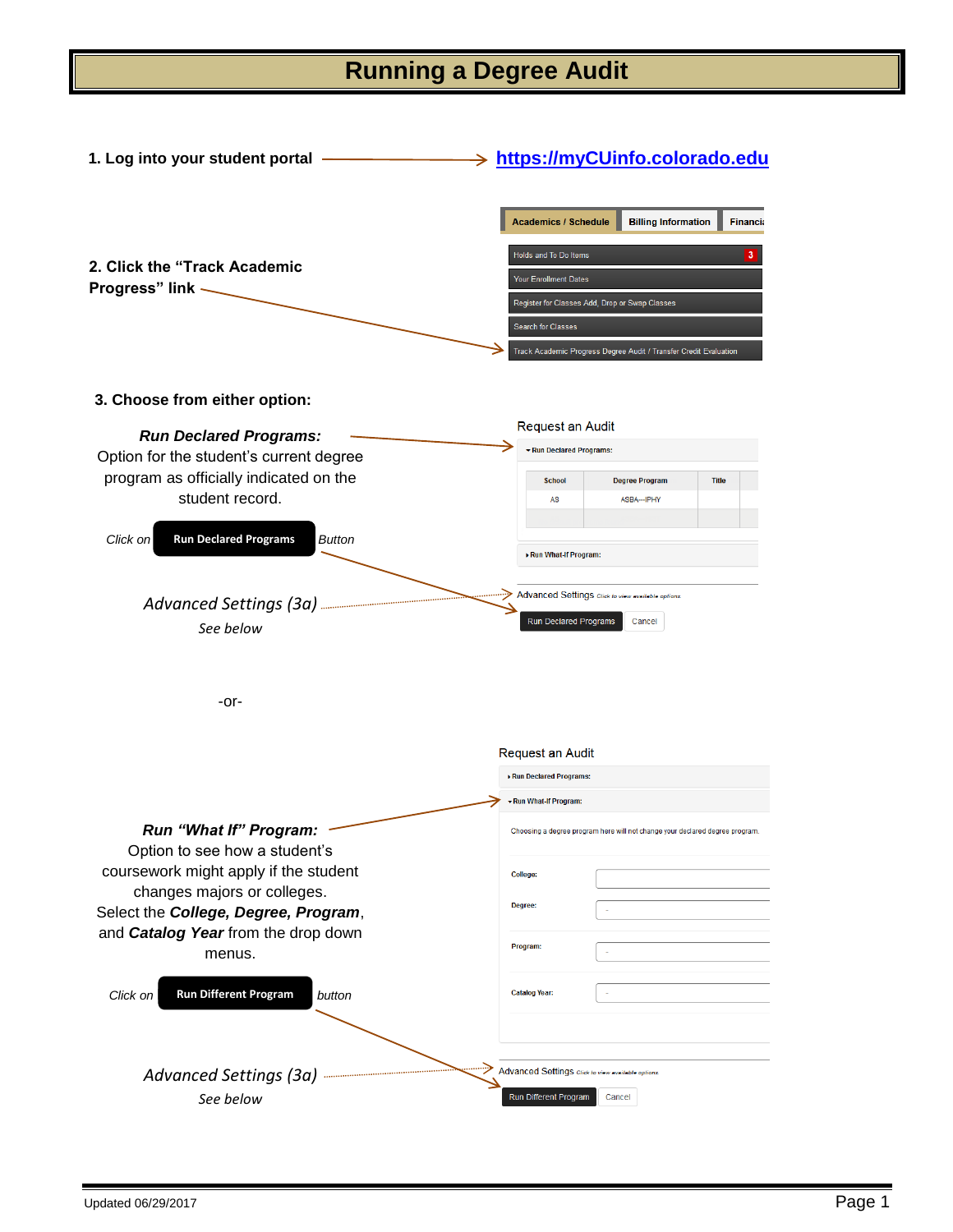- **3a. Click the "***Click to view available options***" link, before running Advanced Settings either option to run the degree**  Include In<br>Progress<br>Courses **audit as a PDF**  $\overline{\mathbf{v}}$ **Run Type**  $S$ -Degree Au Regular (HTI
- **4. Click on "View Audit" -or- the "Program" name to open the audit**

**Completed Audit Requests** These are the audits that have been run in the past for this student's record. Hitting the "Run Audit" button will run a new audit report. Deleting audits removes them from this list

| <b>Run Audit</b><br>select all/select none |              |                    |             |               |             |             |               |
|--------------------------------------------|--------------|--------------------|-------------|---------------|-------------|-------------|---------------|
| Program                                    | Catalog rear | <b>Created</b>     | Format      | <b>Run By</b> | <b>Type</b> | <b>View</b> | <b>Delete</b> |
| ASBA--- HIST                               | Spring 2013  | 01/30/2017 1:19 PM | <b>HTML</b> | Student       |             | View Audit  | F             |
| ASBA--- HIST                               | Fall 2009    | 01/30/2017 1:19 PM | <b>HTML</b> | Student       |             | View Audit  | E             |
|                                            |              |                    |             |               |             |             |               |

# **Understanding the Degree Audit**

**More detailed information can be found in the "Help" file, once in the Degree Audit system. The "Help" file is listed under the tool icon on the right side.**



#### **The Audit Information:**

| When audit<br>was requested,<br>Student ID, |  | Prepared On                 | Request Audit<br>Spring 2016                                                                                                             |                                                                                                                                                                                                                                                                                                                                                                                                                                                                                                                                                                            |                                                                                        |                        |                  |
|---------------------------------------------|--|-----------------------------|------------------------------------------------------------------------------------------------------------------------------------------|----------------------------------------------------------------------------------------------------------------------------------------------------------------------------------------------------------------------------------------------------------------------------------------------------------------------------------------------------------------------------------------------------------------------------------------------------------------------------------------------------------------------------------------------------------------------------|----------------------------------------------------------------------------------------|------------------------|------------------|
| <b>Student Name,</b><br><b>Degree</b>       |  | Student ID<br>Audit Results | 111111111<br>Course History                                                                                                              | <b>Graduation Date</b>                                                                                                                                                                                                                                                                                                                                                                                                                                                                                                                                                     | Viewing and                                                                            | Job ID                 | 2016021015031593 |
| Program<br>(Major), and                     |  | <b>⊡</b> Open All Sections  | <b>El Close All Sections</b>                                                                                                             |                                                                                                                                                                                                                                                                                                                                                                                                                                                                                                                                                                            | <b>Printing options</b>                                                                |                        | Printer Friendly |
| catalog year                                |  |                             | CORRECTIONS TO YOUR ACADEMIC ADVISOR.<br>WORK CURRENTLY IN PROGRESS.<br>Program: CUBLD, ARSCU, ENGL-BA<br>Program: CUBLD, ENGRU, MCEN-BS | THE FAMILY EDUCATIONAL RIGHTS AND PRIVACY ACT (FERPA) OF<br>1974 SET FORTH REQUIREMENTS REGARDING THE PRIVACY OF<br>STUDENT RECORDS. THESE REQUIREMENTS GOVERN WHO THESE<br>RECORDS MAY BE RELEASED TO, WHO CAN ACCESS THESE RECORDS,<br>AS WELL AS THE ACCURACY OF THE DATA IN THESE RECORDS.<br>ALL FACULTY, STAFF AND STUDENTS SHOULD GUARD THE<br>PROTECTION AND PRIVACY OF THIS DOCUMENT.<br>THIS EVALUATION IS PROVIDED FOR ADVISEMENT; IT IS NOT AN<br>OFFICIAL RECORD. PLEASE REPORT ANY ADDITIONS OR<br>THIS ANALYSIS ASSUMES SUCCESSFUL COMPLETION OF ALL COURSE | Default Program information<br>(Major) and if applicable: second major<br>and/or minor | <b>FERPA Statement</b> |                  |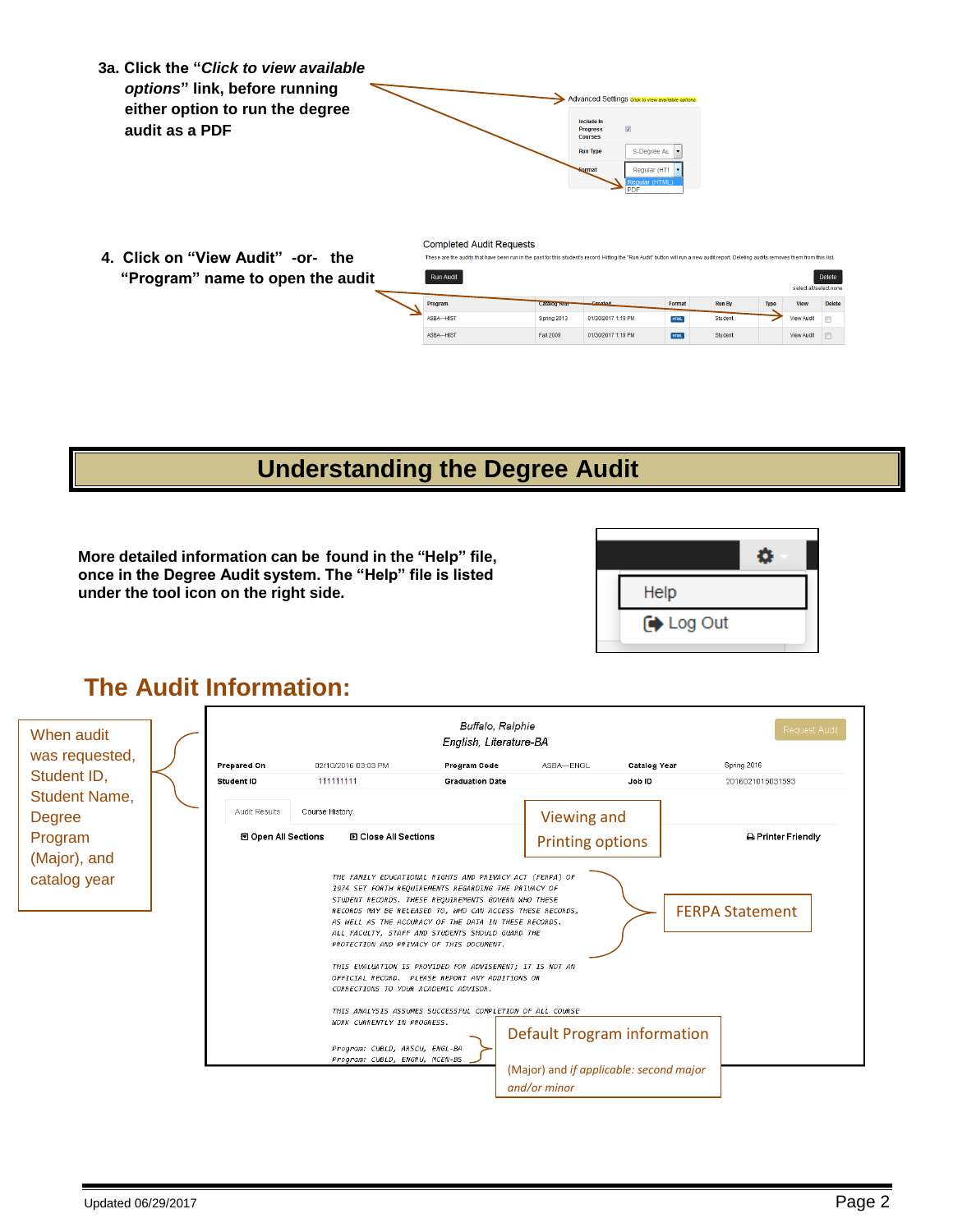### **The Audit Detail – Requirements:**



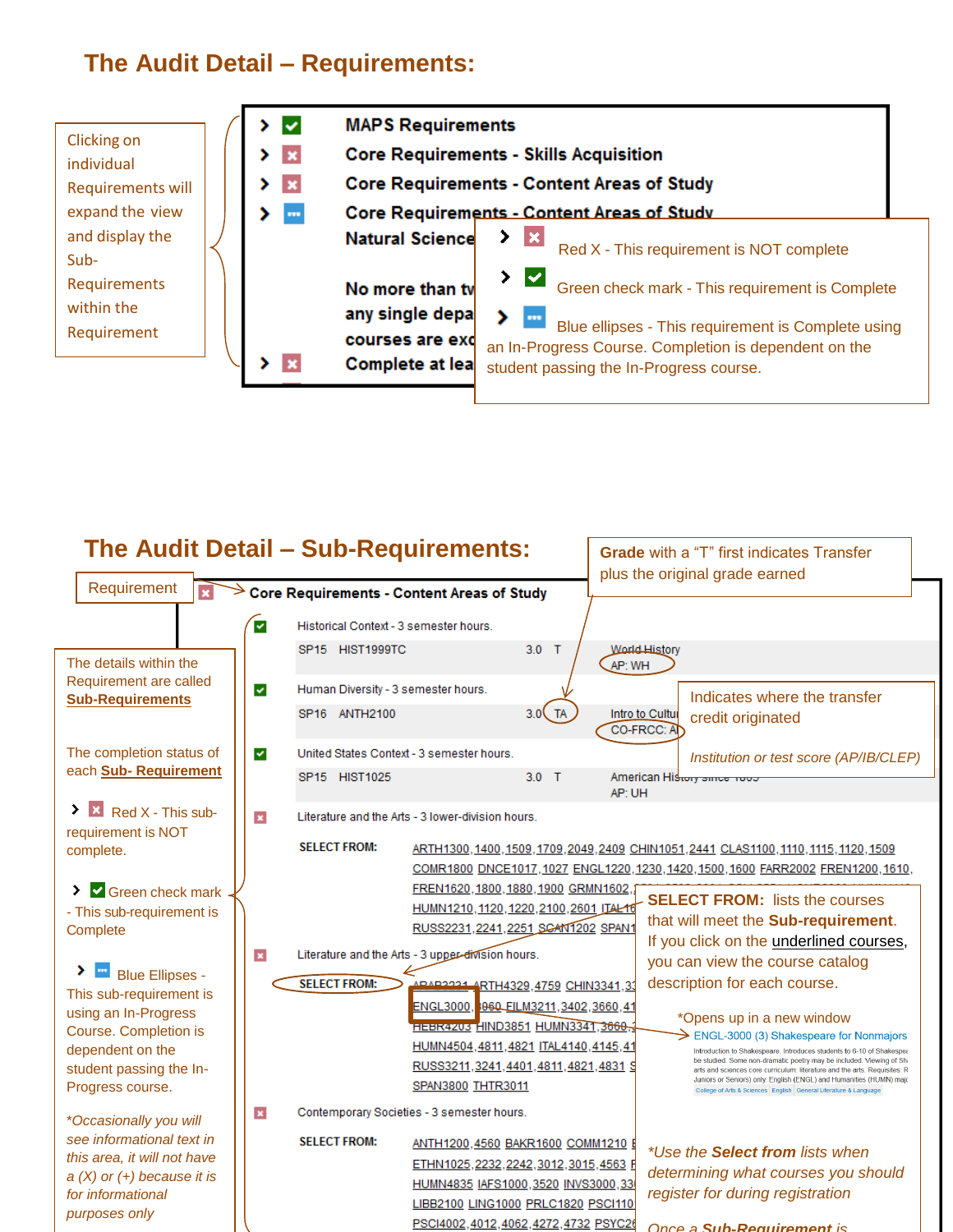#### **The Legend:**

| ~~~~~~~ Leaend ~~~~~~                                   |  |  |  |  |  |  |
|---------------------------------------------------------|--|--|--|--|--|--|
| <b>Explanation of Symbols and Grades used on Audit:</b> |  |  |  |  |  |  |
|                                                         |  |  |  |  |  |  |
| *** = Registered                                        |  |  |  |  |  |  |
| >M = Metro course, not in GPA                           |  |  |  |  |  |  |
| >N = Repeated, no credit                                |  |  |  |  |  |  |
| $\triangleright$ R $=$ Repeated                         |  |  |  |  |  |  |
| >S = Hours split                                        |  |  |  |  |  |  |
| >V = Composite Grade                                    |  |  |  |  |  |  |
| >X = Course Repetition, not in GPA                      |  |  |  |  |  |  |
| >Z = Graduate non-degree course                         |  |  |  |  |  |  |
| $T^*$ = Transfer Grade                                  |  |  |  |  |  |  |
| $Q^*$ = CU to CU Composite Grade                        |  |  |  |  |  |  |
|                                                         |  |  |  |  |  |  |



If you have questions about your degree audit or transfer credit, you need to contact your Academic Advisor or the Advising office in your college. You can find their contact information by visiting this link: [CU Boulder Academic Advising information](http://www.colorado.edu/academics/academic-advising)